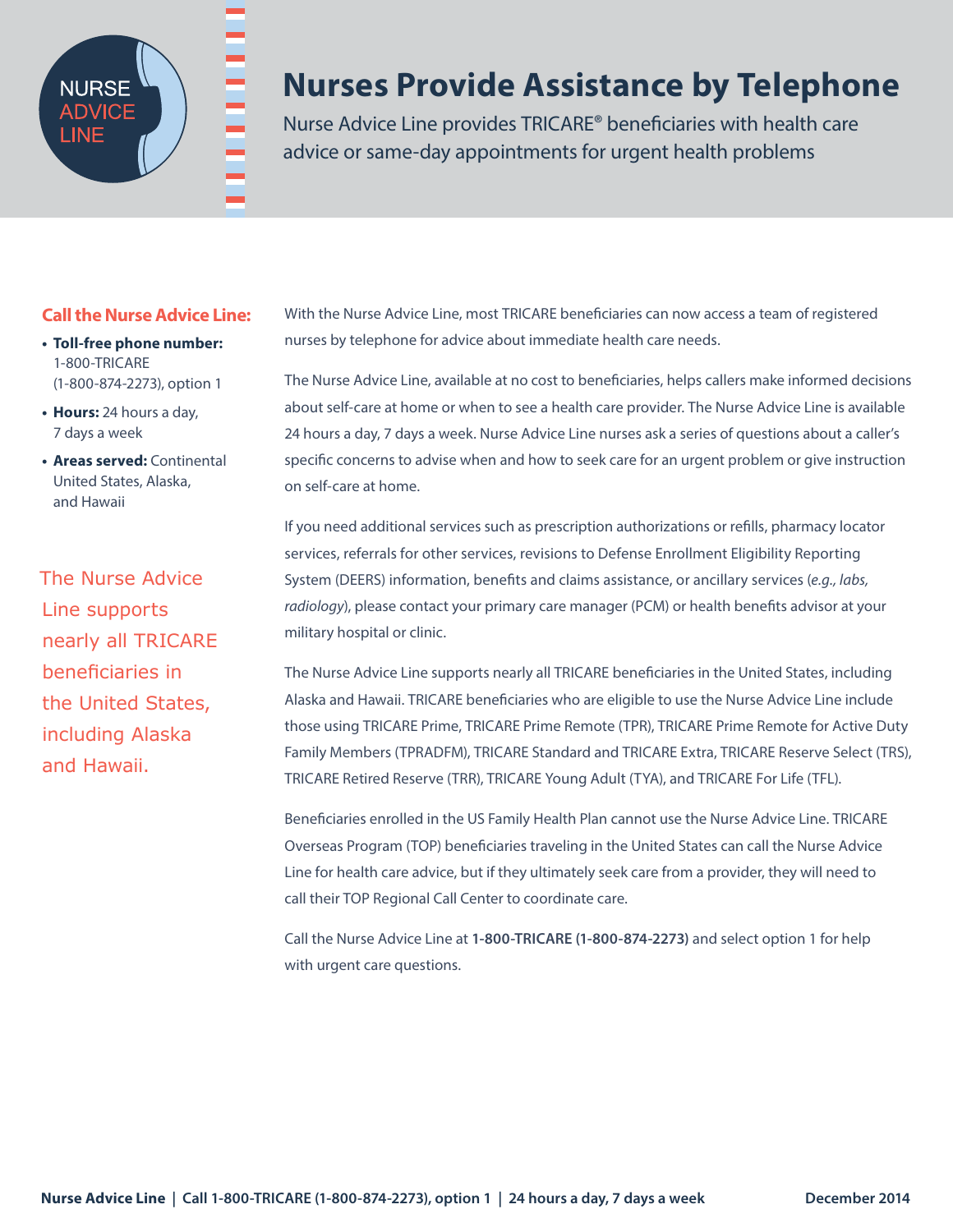- **• Eligibility:** TRICARE beneficiaries using TRICARE Prime, TPR, TPRADFM, TRICARE Standard and TRICARE Extra, TRS, TRR, TYA, and TFL can call the Nurse Advice Line. The Nurse Advice Line verifies a caller's eligibility in DEERS. You can check your status in DEERS at **<http://milconnect.dmdc.mil>**.
- **• Pediatric issues:** If your child is ill, the Nurse Advice Line routes your call to a nurse who has special pediatric training. For quality and safety purposes, you will be asked to have your child present for the call so the nurse can perform an accurate assessment. If you want a follow-up call, the Nurse Advice Line calls you back to check on your child.
- **• TRICARE Prime beneficiaries who receive care at military hospitals or clinics:** The Nurse Advice Line provides health care advice and, if you need a same-day appointment for an urgent problem, makes an appointment for you directly with your PCM or military hospital or clinic. If Nurse Advice Line nurses cannot

schedule an appointment at your military hospital or clinic, they help you find convenient high-quality urgent care and ensure your PCM submits a referral. The Nurse Advice Line also notifies your PCM of your calls to the Nurse Advice Line to let him or her know what was advised.

- **• TRICARE Prime beneficiaries who receive care from civilian PCMs, and beneficiaries of TPR, TPRADFM, and TYA Prime:** The Nurse Advice Line provides health care advice and, if you need a same-day appointment for an urgent problem, helps you find convenient high-quality urgent care and directions for obtaining a referral or prior authorization, if necessary.
- **• TRICARE Standard and TRICARE Extra, TRS, TRR, TYA Standard, and TFL:** The Nurse Advice Line provides health care advice and, if you need a same-day appointment for an urgent problem, helps you find convenient high-quality urgent care.

## **Frequently Asked Questions**

#### **Should I call the Nurse Advice Line if I think I have a medical emergency?**

No. If you believe you have a medical emergency, always call 911 or go to the nearest emergency room.

#### **Should I call the Nurse Advice Line if I am unsure if my child or I need immediate care?**

Yes, unless you perceive the problem to be life-threatening. The Nurse Advice Line helps you make informed decisions on when and how to seek care for an urgent problem or provides advice on self-care at home.

#### **How can I reach the Nurse Advice Line?**

Call the Nurse Advice Line toll-free number 24 hours a day, 7 days a week at **1-800-TRICARE (1-800-874-2273)** and select option 1.

#### **Will I reach a live person when I call the Nurse Advice Line?**

A person will always answer and stay with you on the call until you get the advice or access to the health care you need.

#### **What kinds of questions will the nurse ask me?**

Nurse Advice Line nurses ask questions about your specific concern using scripts from evidence-based nursing practice to best assist you in making informed decisions on when and how to seek care for an urgent problem or to provide self-care at home.

#### **Does the Nurse Advice Line have nurses trained to discuss pediatric issues?**

Yes. If you call the Nurse Advice Line about your child, your call is forwarded to a nurse with pediatric experience. For quality and safety purposes, you will be asked to have your child present for the call so the nurse can perform an accurate assessment. If you are advised to provide self-care at home, the Nurse Advice Line pediatric nurses will offer to call you back within an hour to check on your child.

#### **What if I disagree with the advice provided by the nurse?**

If you feel you need to be seen sooner than the Nurse Advice Line recommends, you may seek care at a military treatment facility (emergency department or clinic) or a TRICARE-authorized network urgent care provider. You will need to contact your PCM for appropriate authorization.

#### **Does the Nurse Advice Line have nurses trained to discuss mental health issues?**

Yes. Nurse Advice Line nurses have experience in answering questions and providing advice on how and when to seek help for mental health concerns.

#### **I always call my military hospital or clinic directly during duty hours if I have a problem. Can I still call my own PCM?**

You can always call your PCM or military hospital or clinic; the Nurse Advice Line is just another way to provide you access to health care and advice.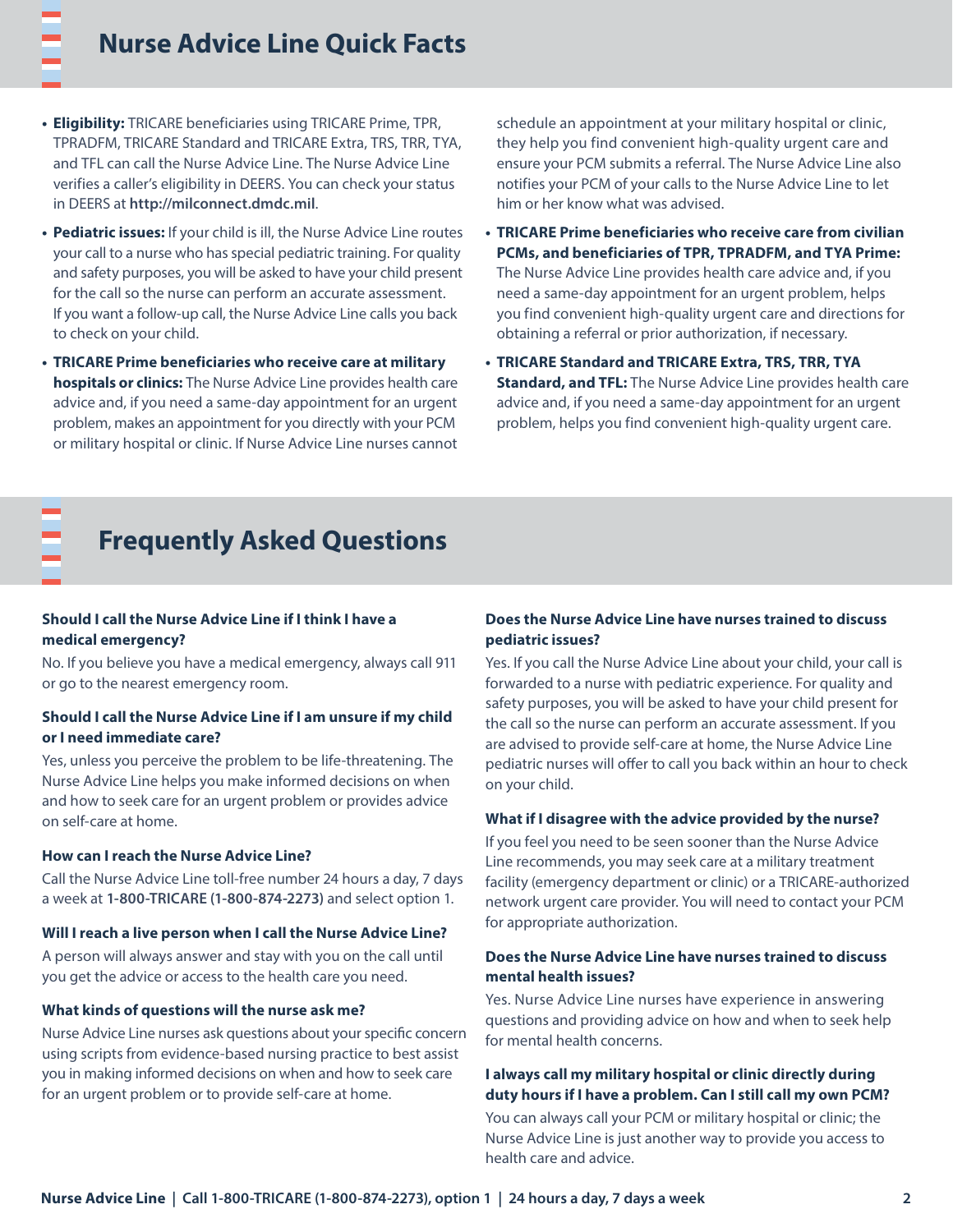#### **I have a routine question or concern I want to discuss with my PCM. How do I do that?**

The Nurse Advice Line is for your sudden onset or new health concerns or questions. Relay Health, the newest way to provide access to military hospitals or clinics, allows you to send secure e-mails to your PCM or health care team. If you are a military hospital or clinic enrollee and have a question or concern about a non-urgent health issue, contact your military hospital or clinic directly or e-mail your PCM securely on Relay Health. Register for Relay Health at **<https://app.relayhealth.com/patients/registration.aspx>**. Other beneficiaries with non-urgent questions or concerns should contact their regular health care providers.

#### **What if I need prior authorization for urgent care?**

If you are a TRICARE Prime beneficiary enrolled at a military hospital or clinic and the Nurse Advice Line advises you to seek urgent care, the Nurse Advice Line notifies your PCM that you need an urgent care referral and prior authorization. If you are a TRICARE Prime beneficiary with a civilian PCM and the Nurse Advice Line advises you to seek urgent care, the Nurse Advice Line will ask you to contact your PCM to get a referral and prior authorization for urgent care.

#### **I am enrolled at a military hospital or clinic. Can I cancel an appointment by calling the Nurse Advice Line?**

Yes. The Nurse Advice Line can cancel appointments at your military hospital or clinic. You can also cancel appointments at TRICARE Online at **<https://www.tricareonline.com>** or by calling your local appointment line.

#### **I am enrolled at a military hospital or clinic and have some health issues. How will my PCM know I called the Nurse Advice Line and what the Nurse Advice Line advised me to do?**

The Nurse Advice Line notifies your PCM within 24 hours that you called the Nurse Advice Line and what you were advised to do.

#### **I am stationed overseas. Can I call the Nurse Advice Line if I travel to the continental United States?**

Yes. You can call the Nurse Advice Line if you reside overseas and are traveling in the United States. The nurses provide advice and help with decision-making regarding your care. However, should you require medical treatment, you will need to contact your TOP Regional Call Center for prior authorization.

#### **I have TRICARE Prime and receive care from a civilian PCM. Can I call the Nurse Advice Line?**

Yes. Nearly all TRICARE beneficiaries can call the Nurse Advice Line. The Nurse Advice Line answers your questions, provides health care advice, and helps you find quality health care with a network provider as well as directions for obtaining referrals or prior authorizations, if necessary. Visit **[www.tricare.mil/prime](http://www.tricare.mil/prime)** for more information.

#### **I have TRICARE For Life. Can I call the Nurse Advice Line?**

Yes. Nearly all TRICARE beneficiaries can call the Nurse Advice Line. TFL is Medicare-wraparound coverage for TRICARE beneficiaries who have Medicare Part A and Medicare Part B. The Nurse Advice Line answers questions, provides health care advice, and helps you find quality health care. Because Medicare is your primary payer, please follow guidance from your primary health plan. More information about TFL is available at **[www.tricare.mil/tfl](http://www.tricare.mil/tfl)**.

#### **I have TRICARE Standard and TRICARE Extra. Can I call the Nurse Advice Line?**

Yes. Nearly all TRICARE beneficiaries can call the Nurse Advice Line. The Nurse Advice Line answers questions, provides health care advice, and helps you find quality health care. Because you have TRICARE Standard and TRICARE Extra, you do not need prior authorization for urgent care. Visit **[www.tricare.mil/standard](http://www.tricare.mil/standard)** for more information.

#### **How will the Nurse Advice Line know I am a TRICARE beneficiary?**

The Nurse Advice Line verifies your eligibility in DEERS. If you are unsure about your DEERS registration, please visit **<http://milconnect.dmdc.mil>**.

#### **How can I learn more about all available TRICARE health plans?**

More information about TRICARE health plans is available at **[www.tricare.mil/planfinder](http://www.tricare.mil/planfinder)**.

#### **How can I verify and update my DEERS information?**

Visit **<http://milconnect.dmdc.mil>** to verify your DEERS information. You can also visit your nearest uniformed services identification (ID) card-issuing facility. Sponsors or registered family members age 18 or older can make address changes; however, only a sponsor can add a family member to DEERS. Proper documentation is required, such as a marriage certificate, divorce decree, and/or birth certificate.

To update your DEERS information:

- **•** Visit your local uniformed services personnel office or contact the Defense Manpower Data Center Support Office at **1-800-538-9552**. You can find the nearest uniformed services personnel office at: **[www.dmdc.mil/rsl](http://www.dmdc.mil/rsl)**.
- **•** Fax address changes to DEERS at **1-831-655-8317**.
- **•** Mail the address change to:

 Defense Manpower Data Center Support Office ATTN: COA 400 Gigling Road Seaside, CA 93955-6771

**•** Visit milConnect at **<http://milconnect.dmdc.mil>**.